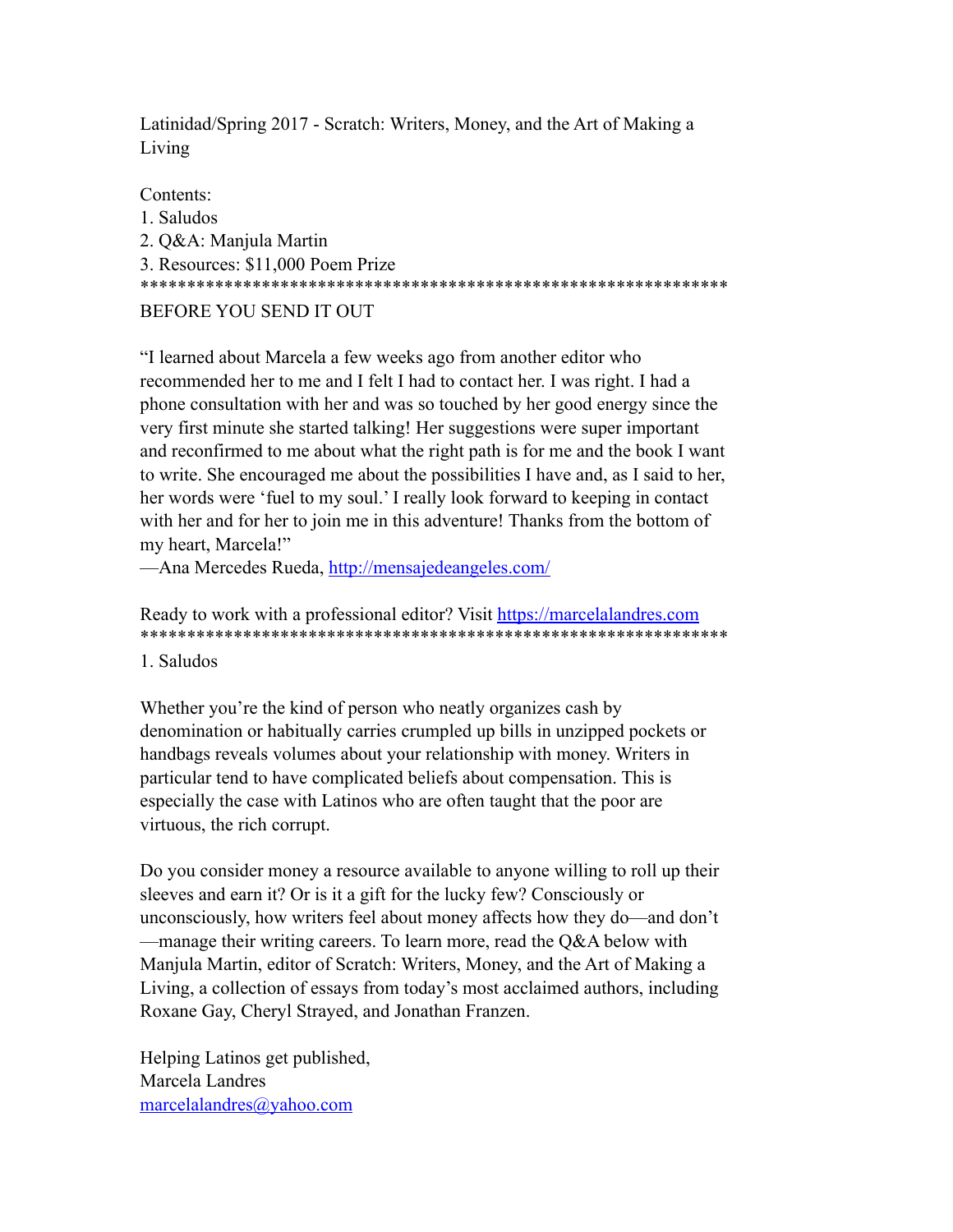### <https://marcelalandres.com>

## 2. Q&A

Manjula Martin is the editor of Scratch: Writers, Money, and the Art of Making a Living. Her writing has appeared in the Virginia Quarterly Review, Pacific Standard, Aeon Magazine, Hazlitt Magazine, Nieman Storyboard, The Awl, The Billfold, Modern Farmer, SF Weekly, and The Rumpus. She wrote "The Dough," a column about creative work, for The Toast (R.I.P.).

Manjula is the managing editor of Zoetrope: All-Story. She has previously worked in different editorial and writing capacities with book and magazine publishers, nonprofit organizations, and arts organizations. Manjula was born in the Santa Cruz mountains and has lived in New York City, Portland, and Paris. She's in San Francisco now. For more information, visit [https://](https://manjulamartin.com) [manjulamartin.com.](https://manjulamartin.com)

Q: Scratch is a great read—every writer, aspiring or established, should buy it. Part of what makes Scratch invaluable is this sort of information is very hard to come by. What inspired you to create first the online magazine Scratch and now the book version of Scratch?

A: This all started because I was hungry for information, too. I had sort of fallen into freelancing full-time after the economic crash in 2009, and I had no idea what I was doing. I started asking friends, and they had questions, too, and so I started Who Pays Writers? [\(http://whopayswriters.com\)](http://whopayswriters.com) as a way to ask the main question. From there, Scratch magazine developed to lend a bit wider context, and that led to the book Scratch.

Q: It sometimes seems that people tend to be more open about their sex lives than their financial lives, yet you managed to convince a slew of great writers to candidly speak about money. Was it a challenge to solicit the interviews and essays for the book Scratch? Were there any dream writers you wanted to include who declined the opportunity?

A: I did a lot of cold-calling (well, cold-emailing) and I was surprised to find that most authors were really enthusiastic about the topic. Even very successful writers have questions about money and commerce, too, and amazingly they all wanted to talk to me about it! I was lucky. But I think that speaks to the importance and urgency of the topic—everyone feels a need to bring this conversation more into the open. Sometimes the process after that initial ask was sticky or tricky, but it was all done in an environment of trust and mutual curiosity.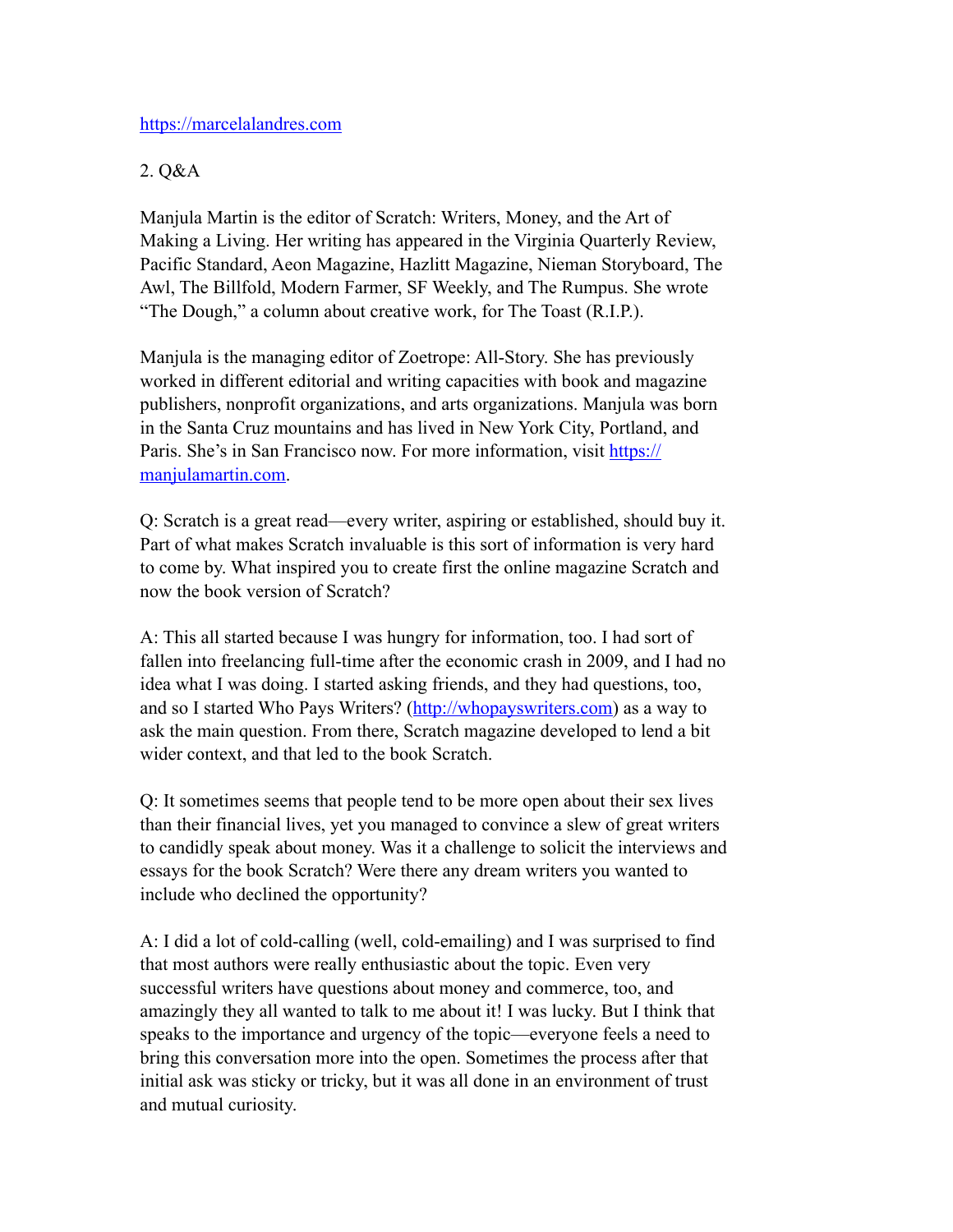Q: Between creating Scratch the online magazine and the book, you have a unique overview of the relationships writers have with money. In your experience, what are three of the most common financial mistakes writers make?

A: Oh, I hate lists! But I will say that it shocks me to hear of writers who aren't reading their contracts (or are working without contracts), who don't even ask about money when agreeing to write for a publication, or who don't know even the basics of taxes and what it's going to cost you when you get paid as an independent contractor (1099). If you want writing to be your job, treat it accordingly.

Q: Alternatively, what are three of the smartest financial decisions you've seen writers make?

A: Read and understand contracts. Pay quarterly taxes. Always ask for more money, even if it's just a little bit. No one is going to give you more money unless you ask for it.

Q: How has the work you've done with both the online magazine and the book Scratch affected your relationship with money? Do you make different financial choices now than you did in the past?

A: I'm working on it! I do think I'm better about asking for more money in my own work, and more comfortable talking about it. People often tell me things about their own financial situations, and I respect the trust they put in me and take it very seriously. In terms of my own relationship to money . . . I wouldn't say I make better choices, but I have learned not to be so hard on myself for poor choices I have made in the past. I lack a lot of knowledge about finances, the way many people who grew up without a lot of money do, and it's not really all my fault. That doesn't mean I should run around bouncing checks, like I did in my early 20s, but it does mean I'm more aware of my own weaknesses and knowledge gaps, and rather than blaming myself for them I'm either trying to eliminate them, or at least work around them. I'm doin' all right.

Q: Who is your agent and how did you meet him/her? If you don't have an agent, how did you come to be published by Simon & Schuster?

A: Kate McKean, aka "Kate the Great." We met because of Scratch; a mutual professional acquaintance connected us because he knew she was passionate about this topic (writers and money).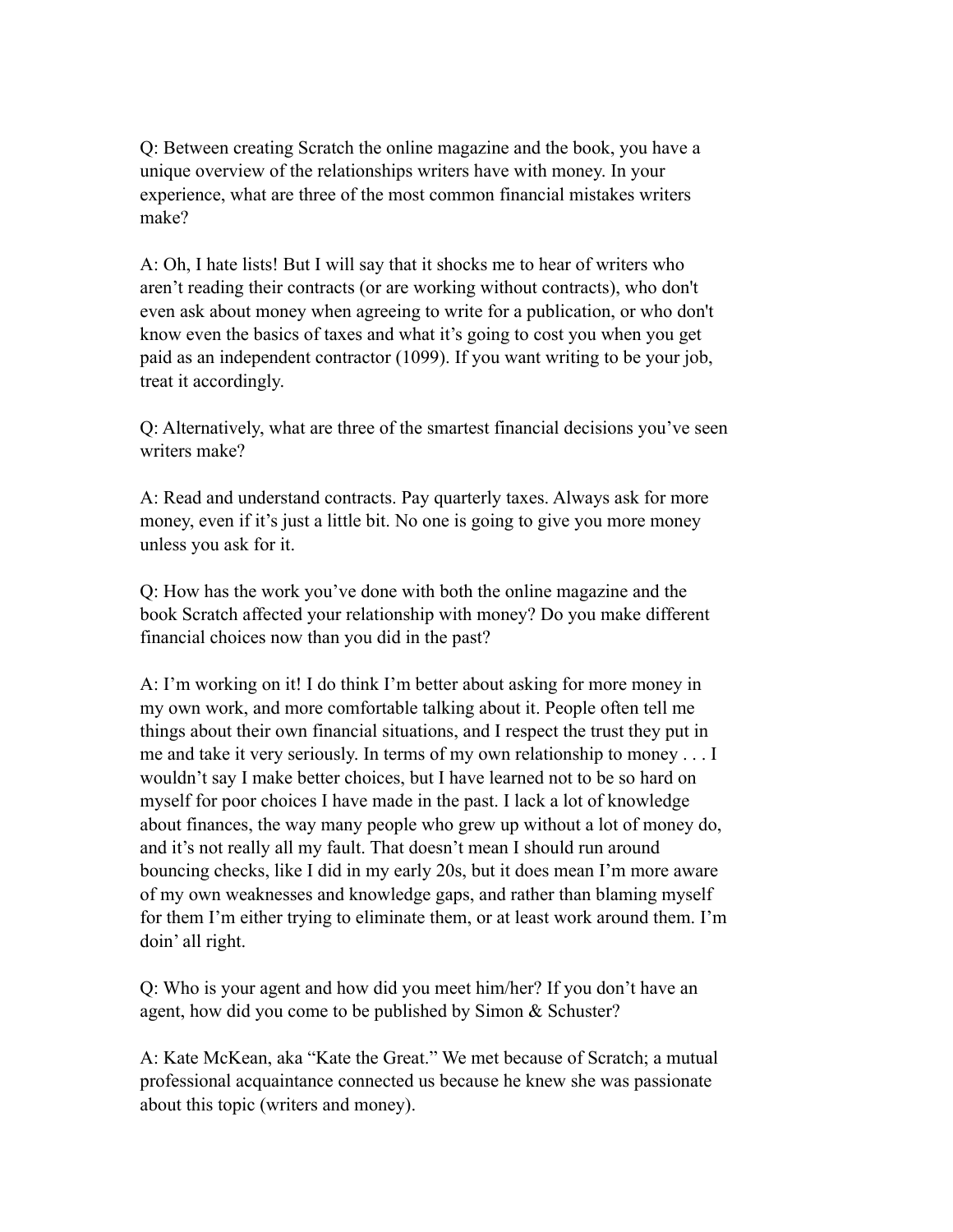Q: Aside from your invaluable book Scratch, what resources would you recommend to writers who want to learn more about making a living through writing?

A: Each other! Talk. To. Your. Peers. That's all Who Pays Writers? [\(http://](http://whopayswriters.com) [whopayswriters.com\)](http://whopayswriters.com) is, after all. It's sharing resources among community. Other writers aren't competition, they're comrades. Help 'em out.

Q: Do you have upcoming projects that my readers should have on their radar?

A: I'm working on a novel, so it might be a while before readers see that. But if people want to keep up with me, they can subscribe to my free monthly newsletter, "three cents"[—tinyletter.com/3cents](http://tinyletter.com/3cents).

### 3. Resources

#### \*\*\*\*\*\*\*\*\*\*\*\*\*\*\*\*\*\*\*\*\*\*\*\*\*\*\*\*\*\*\*\*\*\*\*\*\*\*\*\*\*\*\*\*\*\*\*\*\*\*\*\*\*\*\*\*\*\*\*\*\*\*\*

### SUPERNATURAL FICTION AWARD

Deadline: April 30

The Supernatural Fiction Award offers \$1000 and publication on the Ghost Story web site for a short story with a supernatural or magic realism theme. For more information, visit <http://www.theghoststory.com> \*\*\*\*\*

### OX-BOW ARTIST-IN-RESIDENCE PROGRAM

Deadline: May 1

The Ox-Bow School of Art offers residencies to poets, fiction writers, and nonfiction writers. There is no cost to attend the residency, and there is no application fee. For more information, visit [http://www.ox-bow.org/residency](http://www.ox-bow.org/residency-overview/)[overview/](http://www.ox-bow.org/residency-overview/)

\*\*\*\*\*

### VELIZ BOOKS

Reading Period: March 2 through May 2

Veliz Books is an independent literary press dedicated to discovering, publishing, and promoting work from emerging and established authors. They seek quality and original literature written in English, Spanish, or Portuguese. For more information, visit <http://www.velizbooks.com/> \*\*\*\*\*

THOMAS A. WILHELMUS NONFICTION AWARD

Deadline: June 1

A prize of \$2000 and publication in Southern Indiana Review is given for a work of creative nonfiction. For more information, visit [https://www.usi.edu/](https://www.usi.edu/sir/) [sir/](https://www.usi.edu/sir/)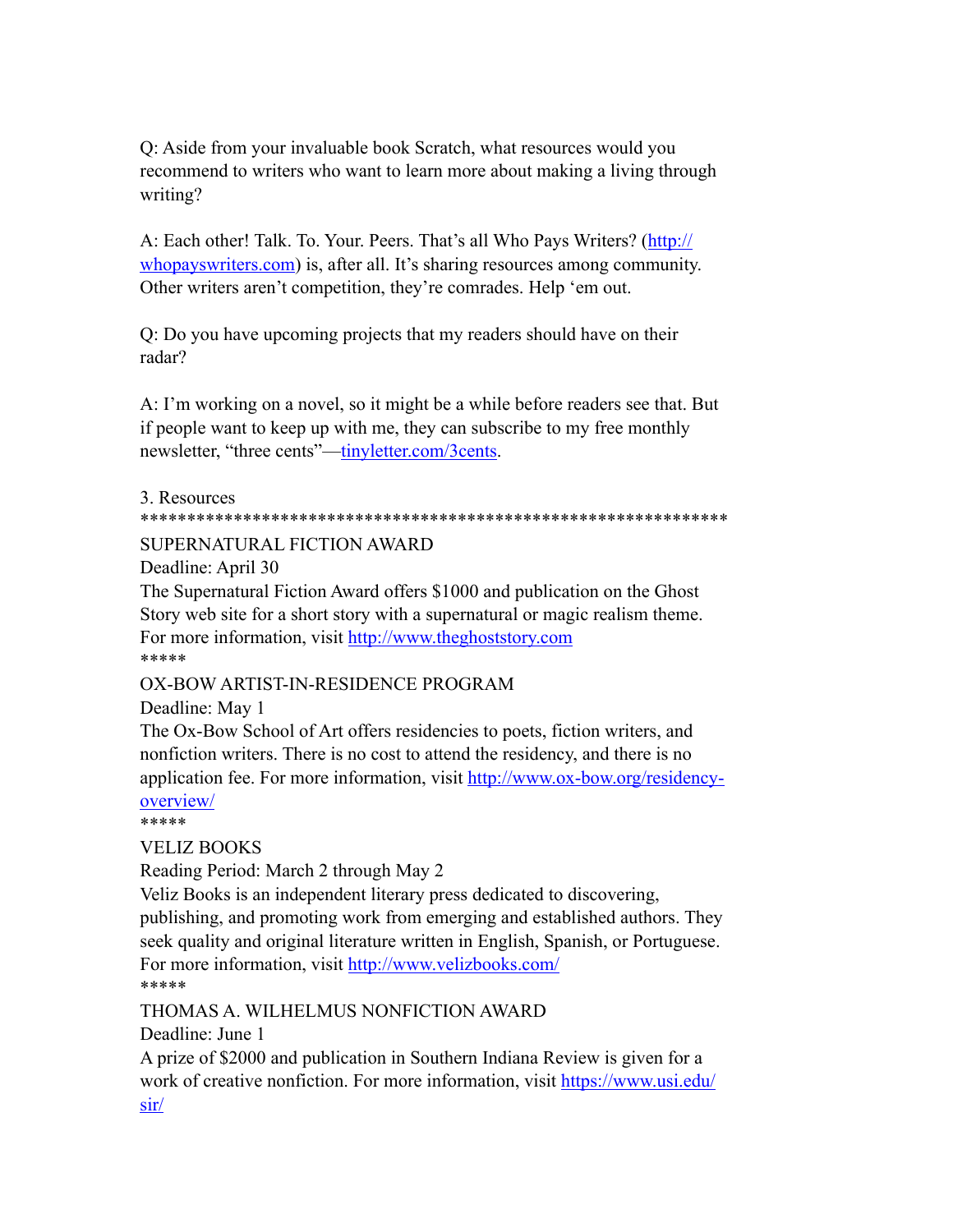\*\*\*\*\*

\$11,000 POEM PRIZE Deadline: June 30 The University of Canberra Vice-Chancellor's Poetry Prize offers approximately \$11,000 and publication in an e-book anthology for a poem. For more information, visit [http://www.canberra.edu.au/about-uc/](http://www.canberra.edu.au/about-uc/competitions-and-awards) [competitions-and-awards](http://www.canberra.edu.au/about-uc/competitions-and-awards) \*\*\*\*\* \$3000 SHORT STORY PRIZE Deadline: June 30

The Moth International Short Story Prize offers approximately \$3000 and publication in the Moth magazine for a short story. For more information, visit <http://www.themothmagazine.com> \*\*\*\*\*

ENGINE BOOKS FICTION PRIZE

Deadline: June 30

A prize of \$2000 and publication by Engine Books will be given for a short story collection, a novella collection, or a novel. For more information, visit [http://enginebooks.org/\\_source/](http://enginebooks.org/_source/)

\*\*\*\*\*

### PEACHTREE PUBLISHERS

Peachtree Publishers specializes in quality children's books, from picture books to young adult fiction and nonfiction. For more information, visit [http://](http://peachtree-online.com/) [peachtree-online.com/](http://peachtree-online.com/)

\*\*\*\*\*

### THE GREAT AMERICAN LITERARY MAGAZINE

The Great American Literary Magazine seeks prose and poetry that defines what it means to write in this big, beautiful mess we collectively call America —writing that will be called upon 100 years from now as an exemplary piece from our diverse literary world. For more information, visit [http://](http://www.thegreatamericanlitmag.com) [www.thegreatamericanlitmag.com](http://www.thegreatamericanlitmag.com)

\*\*\*\*\*

### SEEKING CRAFT/ART ESSAYS

Brain Mill Press seeks essays for their online "Makers on Making" column. Each month, a different maker—printmakers, writers, knitters, crafters, painters, photographers, textile artists, and anyone else involved in art discusses their process on a particular project. They particularly invite submissions from people of color, women, and LGBTQIA+ writers. For more information, visit<http://www.brainmillpress.com/> \*\*\*\*\*

KNOWLEDGE IS POWER ONLY WHEN SHARED Please forward Latinidad® widely. \*\*\*\*\*\*\*\*\*\*\*\*\*\*\*\*\*\*\*\*\*\*\*\*\*\*\*\*\*\*\*\*\*\*\*\*\*\*\*\*\*\*\*\*\*\*\*\*\*\*\*\*\*\*\*\*\*\*\*\*\*\*\*